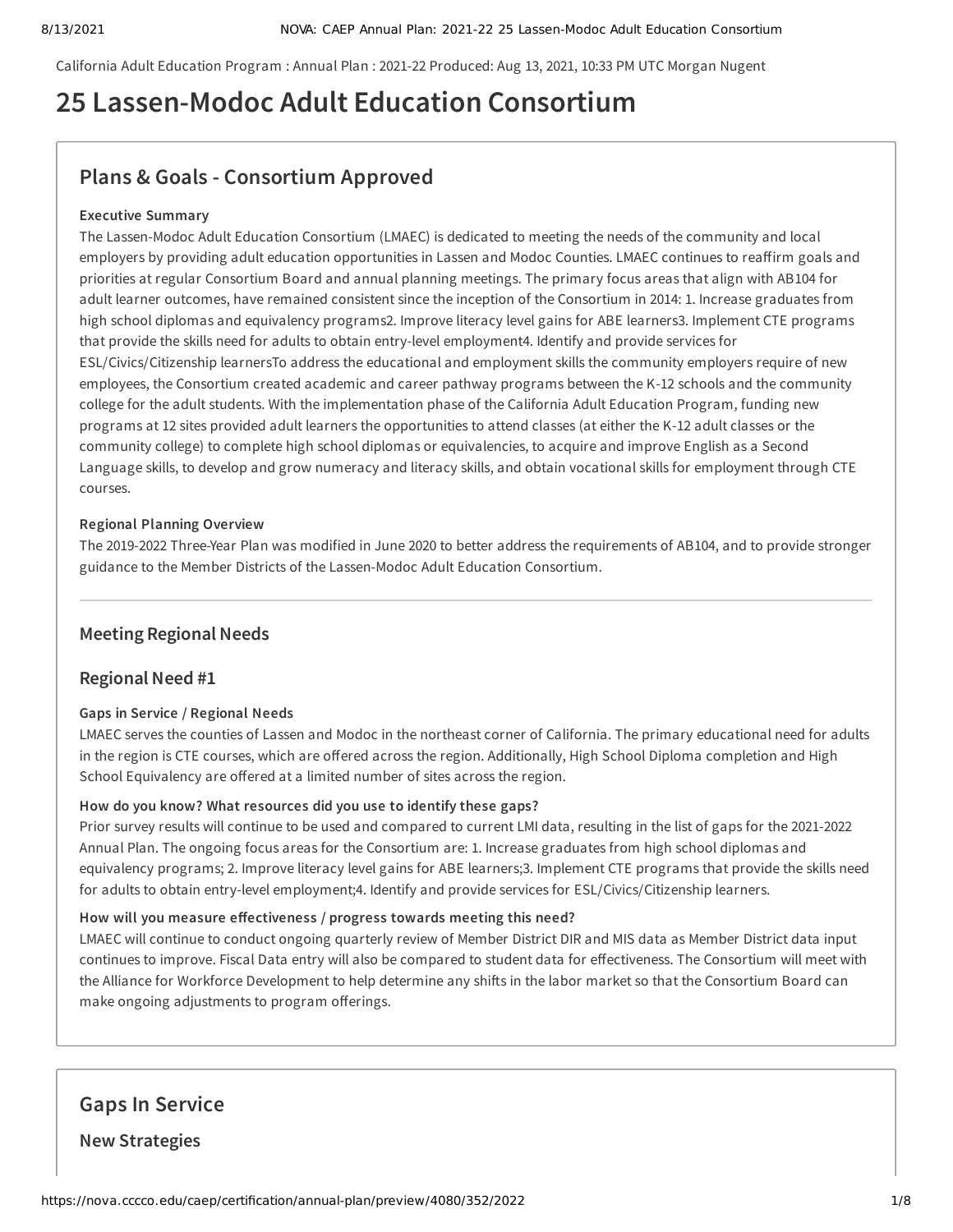## **Strategy #1**

Implement new courses and certificate programs that align with the seven CAEP Program Areas. This strategy addresses the State Priority for Program Development/Curriculum/Classroom.

### **Strategy #2**

Expand service hours and classes offered across all Member Districts for all Program Areas to increase enrollment and program completions. This strategy addresses the State Priority for Program Development/Curriculum/Classroom.

### **Strategy #3**

Use survey data to guide program delivery through the creation of a roadmap of current services being offered, and to gather input on any needed changes or adjustments. This strategy addresses the State Priority for Program Evaluation.

### **Strategy #4**

Participate in local meetings to foster collaboration among community agencies, employers and education providers. This strategy addresses the State Priority for Leadership.

### **Strategy #5**

Expand and improve outreach and marketing to target identified populations which will result in increased enrollment through: strong social media presence; multi-faceted print marketing campaign; ongoing radio PSAs. This strategy addresses the State Priority for Marketing.

### **Strategy #6**

Increased number of courses offered across all Program Areas and all Member Districts, including offering distance learning options for ABE/ESL/HSD/HSE. This strategy addresses the State Priority for Technology and Distance Learning.

### **Strategy #7**

Provide learners the employability skills needed for entry to the workforce through workshops delivered by the Consortium transition counselor. This strategy addresses the State Priority for Learner Transition.

# **Seamless Transitions**

# **New Strategies**

### **Strategy #1**

Employ a transition counselor to serve all Member Districts to assist with student movement between K-12 adult schools and/or postsecondary enrollment or workplace employment. This strategy addresses the State Priority for Learner Transition.

### **Strategy #2**

Identify advanced CTE needs across the region and adjust current CTE offerings to meet local needs. This strategy addresses the State Priority for Program Development/Curriculum/Classroom.

### **Strategy #3**

Increased transition to postsecondary and workforce with 5% transition growth and monitored via quarterly review of DIR and MIS data. This strategy addresses the State Priority for Learner Transition and Program Evaluation.

### **Strategy #4**

Articulated CTE programs from K-12 adult programs to the community college. This strategy addresses the State Priority for Learner Transition.

# **Student Acceleration**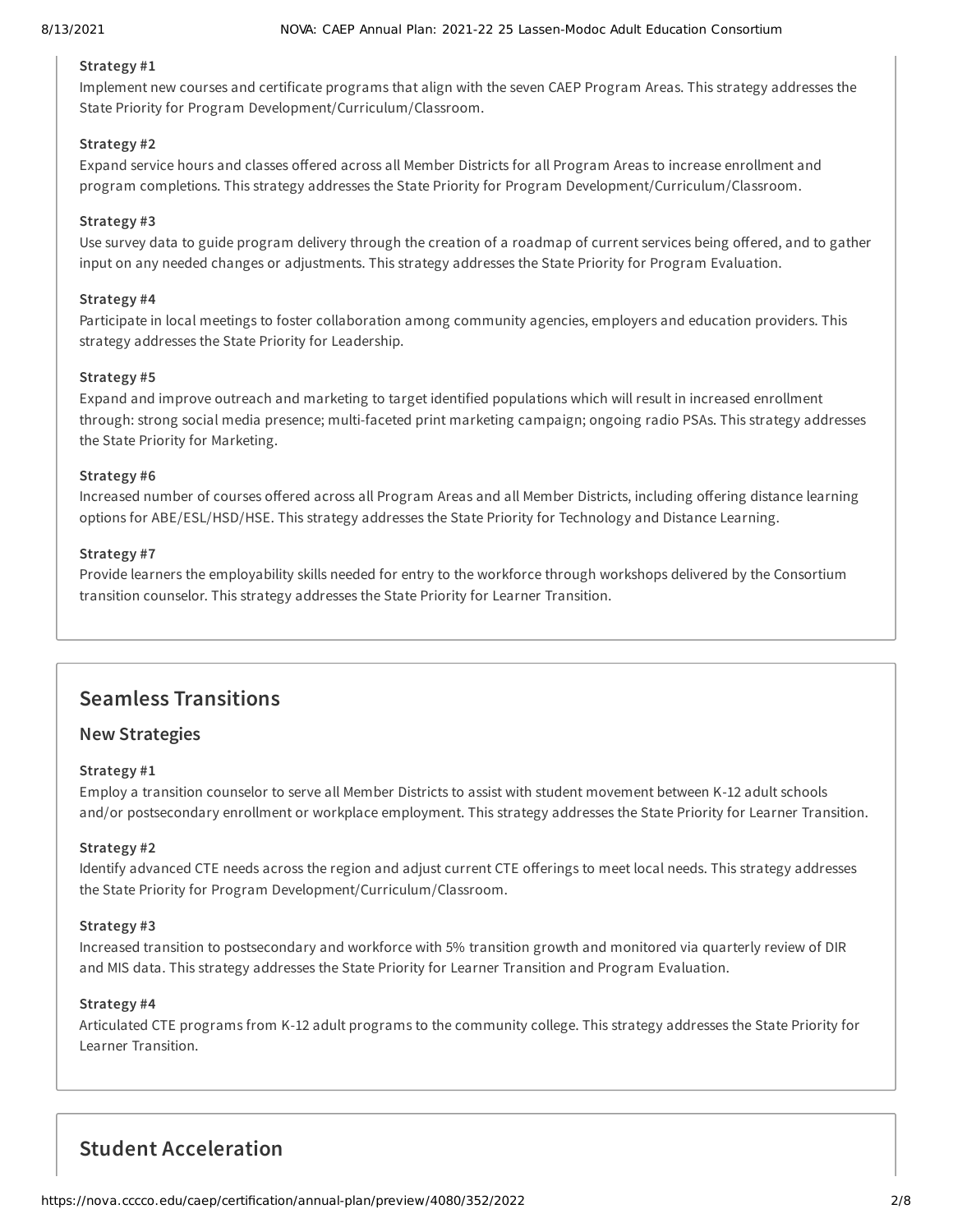# **New Strategies**

# **Strategy #1**

Develop CTE pathways and implement one CTE career pathways. This strategy addresses the State Priority for Learner Transition.

### **Strategy #2**

Identify needed career pathways through conducting a study for local need. This strategy addresses the State Priority for Equity.

### **Strategy #3**

Support student enrollment and transitions resulting in a 5% increase in transitions validated quarterly through DIR and MIS reports. This strategy addresses the State Priority for Learner Transition and Program Evaluation.

### **Strategy #4**

Establish best practices for distance learning by drafting, adopting and implementing a Distance Learning Implementation Manual. Member districts will also conduct site audits to identify areas where updates to technology (hardware and software) and equipment could enhance the program delivery. This strategy addresses the State Priority for Technology and Distance Learning.

### **Strategy #5**

Implement aligned curriculum across the Consortium for adult schools. The pilot of Aztec Software by Modoc County Office of Education was successful, and the curriculum will be explored for consortium-wide adoption for ABE/HSE students. This strategy addresses the State Priorities for Technology and Distance Learning and Program Development/Curriculum/Classroom.

# **Professional Development**

# **New Strategies**

### **Strategy #1**

Participate in CASAS training for GOALS tests and TOPSpro Enterprise for K-12 Adult Schools; MIS training for college resulting in accurate tracking and reporting of performance outcomes aligned to AB104. This strategy addresses the State Priority for Program Development/Curriculum/Classroom.

### **Strategy #2**

Develop an onboarding tutorial for Member Districts that covers CAEP AB104 requirements, consortium structure, adult education best practices (content standards and teaching competencies), and NOVA usage which will result in full compliance to AB104 and CAEP guidelines. This strategy addresses the State Priority for Leadership.

### **Strategy #3**

Ongoing professional development for each of the CAEP Program Areas to increase level of data-driven placement, instruction, and student performance outcomes. This strategy addresses the State Priority for Leadership.

### **Strategy #4**

Faculty and staff from each Member District, including voting Board members, will attend regional, state and national conferences, trainings and convenings; information gathered will be used to provide ongoing internal professional development by attendees for colleagues. This strategy addresses the State Priority for Leadership.

# **Leveraging Resources**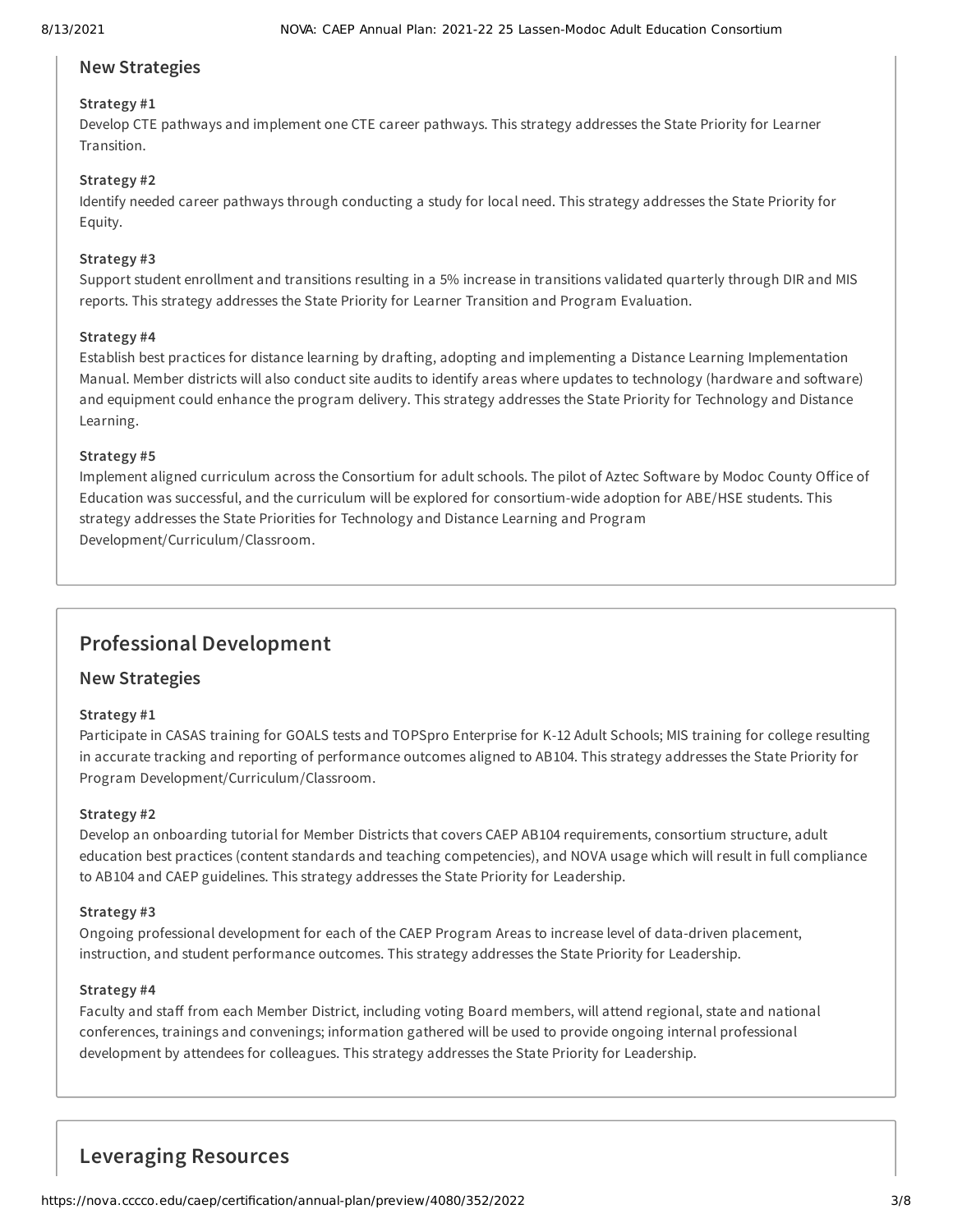# **New Strategies**

## **Strategy #1**

Increase local business communication and engagement by including employer-identified employability skills in existing curriculum. This strategy addresses the State Priority for Program Development/Curriculum/Classroom.

### **Strategy #2**

Establish partnerships with local agencies for support services (including, but not limited to adults with disabilities) to leverage existing resources. This strategy addresses the State Priority for Equity.

### **Strategy #3**

Engagement with the Workforce Development Board by all Consortium Members to increase labor force participation and placement; increase job promotions; and increase wages. This strategy addresses the State Priority for Learner Transition.

### **Strategy #4**

Stronger engagement with the Workforce Development Board by all Consortium Members and with their American Job Center of California staff. Develop an MOU to host AJCC staff at local adult education sites. This strategy addresses the State Priority for Learner Transition.

### **Strategy #5**

Implement forums and workgroups to cultivate new ideas for needed services for adult learners. This strategy addresses the State Priority for Leadership and Equity.

# **Fiscal Management**

A narrative justifying how the planned allocations are consistent with the annual adult education plan which is based on **your CAEP 3-year plan.**

The LMAEC Members voted for Lassen Community College to continue as the Fiscal Agent for the 2021-2022 program year. The LMAEC Members allocated resources to each Member District through the CFAD process in an open, publicly noticed meeting. Funding aligns to the needs of each Member District, which in turn provides the programs to the communities they serve. All allocations align to the vision in the LMAEC Three-Year Plan, which was revised in June 2020.

**An approach to incorporating remaining carry-over funds from prior year(s) into strategies planned for 2021-22.** Carry-over will be allocated per the 2021-2022 Annual Plan Strategies and will align to the current Three-Year Plan.

# **Certification**

### **Big Valley Joint Unified - Member Representative**

**Paula Silva** Superintendent/Principal [psilva@bigvalleyschool.org](mailto:psilva@bigvalleyschool.org) (530) 294-5231

**Dianne Parady** Chief Business Official [dparady@bigvalleyschool.org](mailto:dparady@bigvalleyschool.org) (530) 254-6577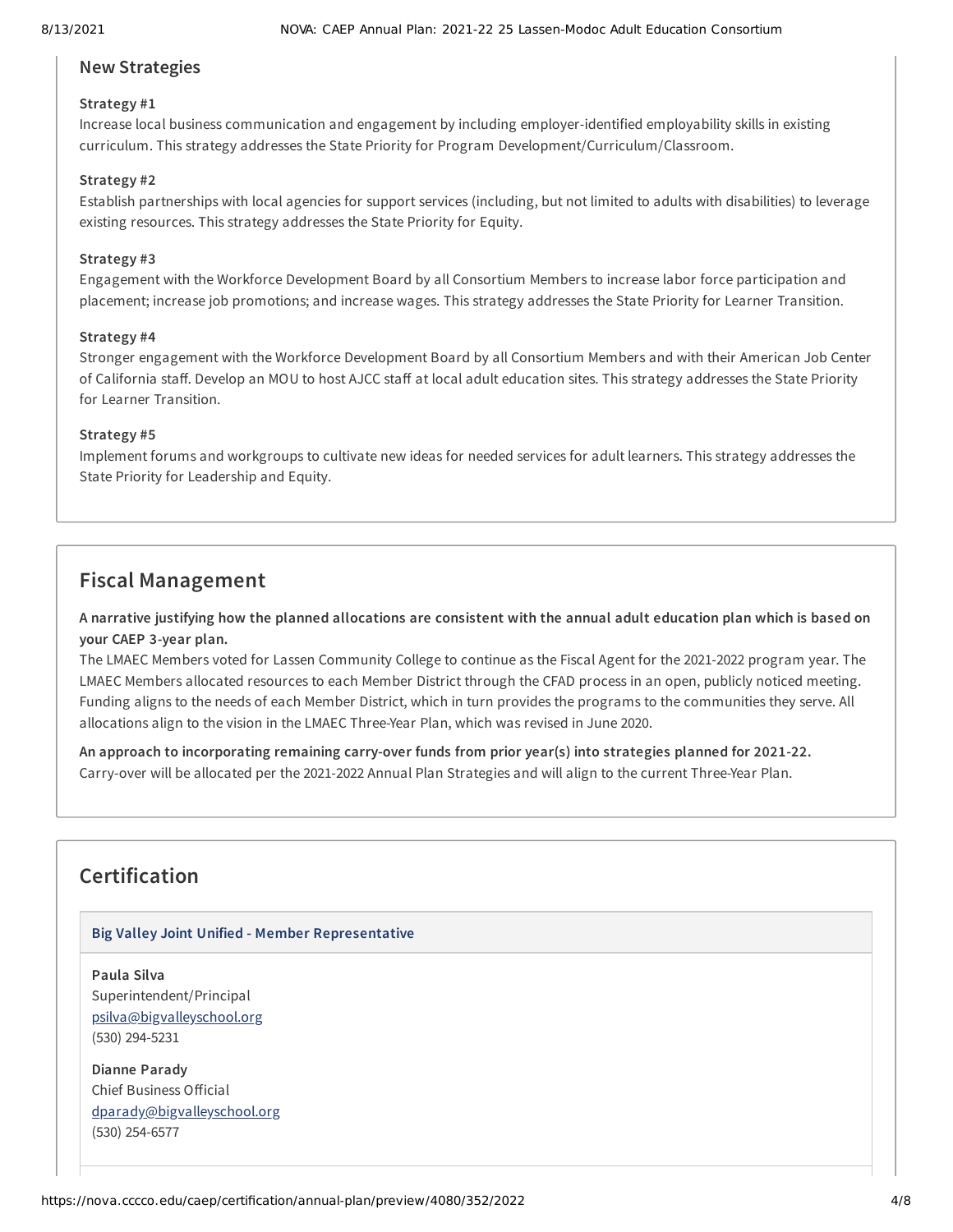### Approved by Paula Silva

### **08/12/2021 03:18 PM PDT**

#### **Fort Sage Unified - Member Representative**

**Heather Von Ins** Chief Business Officer [hvonins@fortsage.org](mailto:hvonins@fortsage.org) (530) 827-2129 ext: 6502

**Keith Tomes** Superintendent [ktomes@fortsage.org](mailto:ktomes@fortsage.org) (530) 827-2129 ext: 6500

### Approved by Dr. Keith Tomes

## **08/12/2021 03:58 PM PDT**

### **Lassen CCD - Member Representative**

### **Susan Rentfrow**

Accountant III [srentfrow@lassencollege.edu](mailto:srentfrow@lassencollege.edu) (530) 257-6181 ext: 8708

**Carol Growdon** [cgrowdon@lassencollege.edu](mailto:cgrowdon@lassencollege.edu) (530) 257-6181 ext: 8997

**Roxanna Haynes** Dean of Instruction [rhaynes@lassencollege.edu](mailto:rhaynes@lassencollege.edu) (530) 257-6181

### Approved by Roxanna Haynes

### **08/13/2021 11:20 AM PDT**

### **Lassen Co. Office of Education - Member Representative**

**Patricia Gunderson** [pgunderson@lcoe.org](mailto:pgunderson@lcoe.org) (530) 257-2196

Approved by Pa tricia Gunder son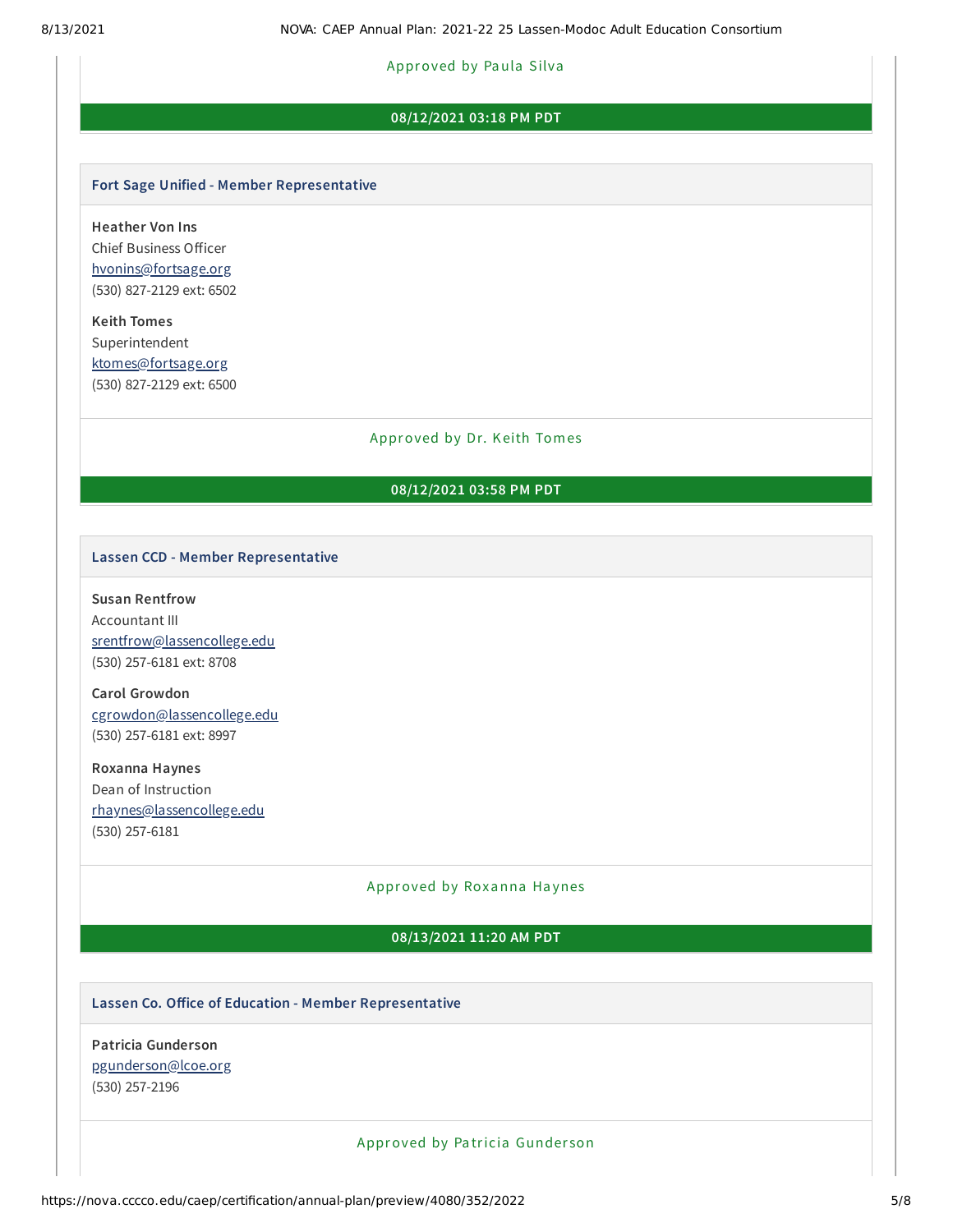### **08/12/2021 03:23 PM PDT**

#### **Lassen Union High - Member Representative**

### **Cori Shields**

CBO [cori.shields@lassenhigh.org](mailto:cori.shields@lassenhigh.org) (530) 251-1194

**Morgan Nugent** Superintendent/Principal [morgan.nugent@lassenhigh.org](mailto:morgan.nugent@lassenhigh.org) (530) 250-5324 ext: 2142

#### Approved by Morgan Nugent

### **08/13/2021 03:33 PM PDT**

### **Modoc Co. Office of Education - Member Representative**

**Mike Martin** [mmartin@modoccoe.org](mailto:mmartin@modoccoe.org) (530) 233-7101

**Leslie Corder** Director of Fiscal Services [lcorder@modoccoe.k12.ca.us](mailto:lcorder@modoccoe.k12.ca.us) (530) 233-7104

### Approved by Mike Martin

**08/12/2021 03:22 PM PDT**

### **Modoc Joint Unified - Member Representative**

**Tom O'Malley** Superintendent [tomalley@modoc.k12.ca.us](mailto:tomalley@modoc.k12.ca.us) (530) 233-7201

**Elizabeth Guzman** Business Manager [eguzman@modoc.k12.ca.us](mailto:eguzman@modoc.k12.ca.us) (530) 233-7201

Approved by Tom O'Ma lley

#### **08/13/2021 12:02 PM PDT**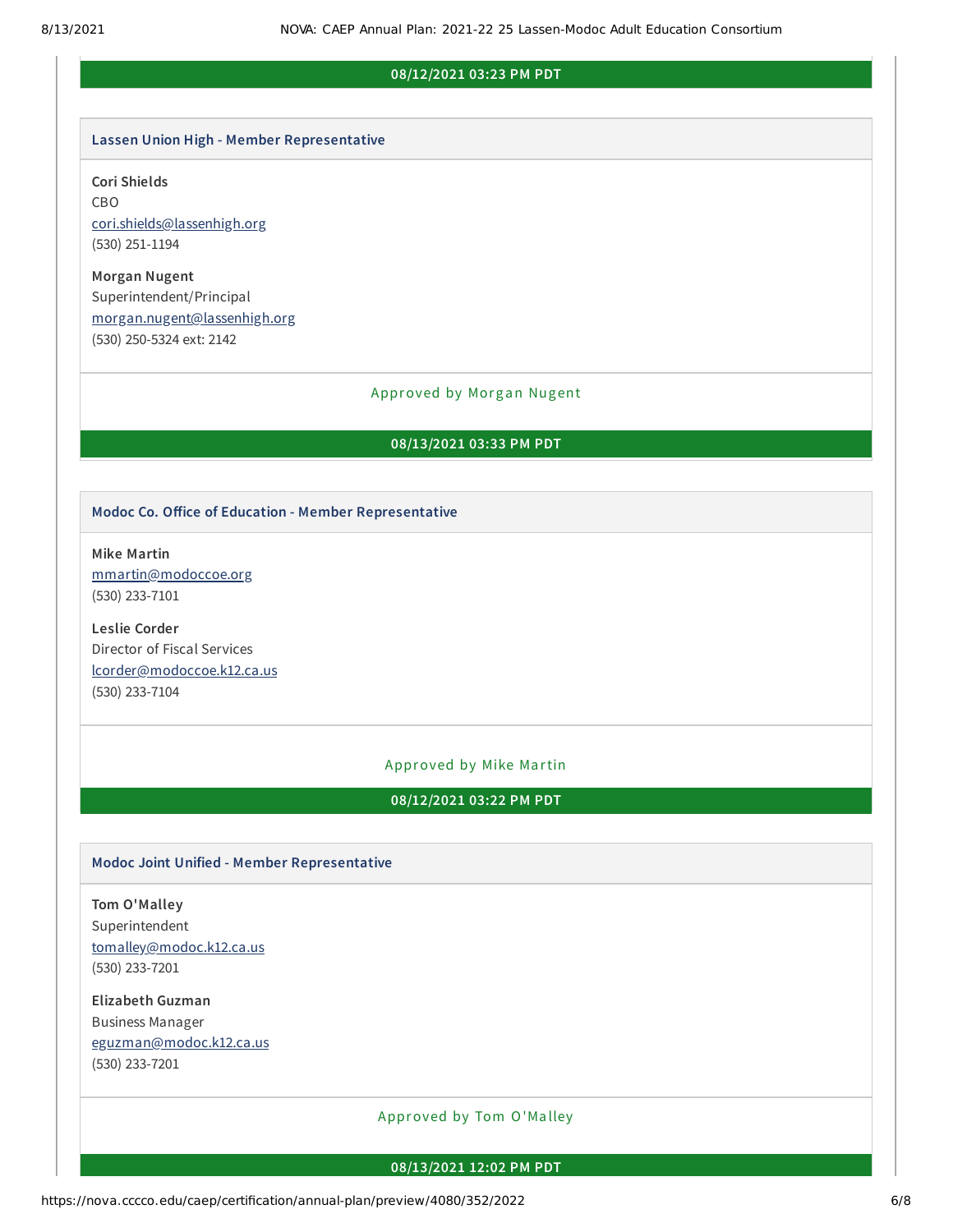#### **Ravendale-Termo Elementary - Member Representative**

**Jason Waddell** Superintendent [jwaddell@juniperridge.org](mailto:jwaddell@juniperridge.org) (530) 257-8200

### Approved by Ja son Waddell

## **08/12/2021 03:20 PM PDT**

### **Shaffer Union Elementary - Member Representative**

**Dianne Parady** Chief Business Official [dparady@shafferschool.com](mailto:dparady@shafferschool.com) (530) 254-6577

**Joshua Blackburn** [jblackburn@shafferschool.com](mailto:jblackburn@shafferschool.com)

### Approved

### **08/12/2021 03:24 PM PDT**

#### **Surprise Valley Joint Unified - Member Representative**

**BillieJo Young** Business [byoung@modoccoe.org](mailto:byoung@modoccoe.org)

**Audra Evans** [aevans@svjusd.org](mailto:aevans@svjusd.org) (530) 279-6141 ext: 123

#### Approved by Audra Evans

**08/12/2021 03:28 PM PDT**

### **Susanville Elementary - Member Representative**

**Jason Waddell** Superintendent [jwaddell@susanvillesd.org](mailto:jwaddell@susanvillesd.org) (530) 257-8200